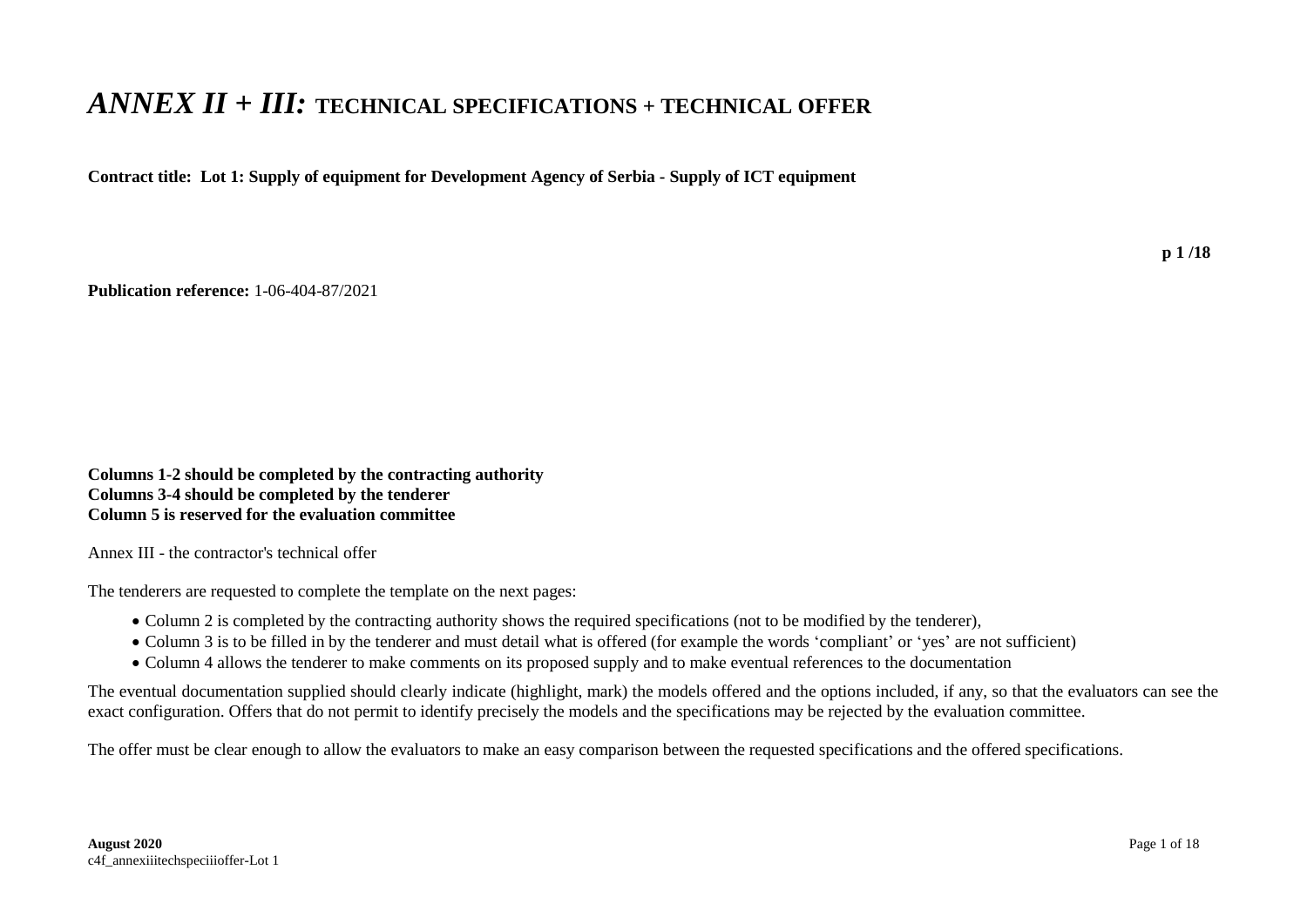| 1.                    | 2.                                                                                                                                                                                                                                                                                                                                                                                                                                                                                                                                                                                                                                                                                                                                                                                                                                                                                                                                                                                                                                                                                                                                                                                                                    | 3.                            | 4.                                      | 5.                                     |
|-----------------------|-----------------------------------------------------------------------------------------------------------------------------------------------------------------------------------------------------------------------------------------------------------------------------------------------------------------------------------------------------------------------------------------------------------------------------------------------------------------------------------------------------------------------------------------------------------------------------------------------------------------------------------------------------------------------------------------------------------------------------------------------------------------------------------------------------------------------------------------------------------------------------------------------------------------------------------------------------------------------------------------------------------------------------------------------------------------------------------------------------------------------------------------------------------------------------------------------------------------------|-------------------------------|-----------------------------------------|----------------------------------------|
| <b>Item</b><br>number | <b>Specifications required</b>                                                                                                                                                                                                                                                                                                                                                                                                                                                                                                                                                                                                                                                                                                                                                                                                                                                                                                                                                                                                                                                                                                                                                                                        | <b>Specifications offered</b> | Notes, remarks,<br>ref to documentation | <b>Evaluation</b><br>committee's notes |
| $\mathbf 1$           | Laptop - type 1                                                                                                                                                                                                                                                                                                                                                                                                                                                                                                                                                                                                                                                                                                                                                                                                                                                                                                                                                                                                                                                                                                                                                                                                       |                               |                                         |                                        |
|                       | <b>Screen:</b> 39.6 cm (15.6 inches), LED, anti-<br>glare, Full HD, minimum resolution 1,920 x<br>1,080, min. 250cd / m <sup>2</sup><br>Processor: Intel Core i5 tenth generation<br>$\bullet$<br>min 3.6GHz, 4 cores, 8 threads, 6MB cache,<br>or equivalent<br>Memory: minimum 16 GB DDR4 3200<br>$\bullet$<br>MHz, 2 DIMM slots, supported up to 64GB<br><b>Communication:</b> $10/100/1000$ MBit / s<br>$\bullet$<br>integrated on board, Intel® WLAN dual<br>band-AC9560 11ac wireless network card<br>with integrated Bluetooth 5.0, or equivalent<br>Camera: HD webcam with LED indicator<br>Hard drive: SSD 512 GB PCIe NVMe M.2<br>2280<br>Graphics card: Intel® UHD Graphics for<br>$\bullet$<br>10th Gen Intel® Processors, or equivalent<br><b>Optical drive: DVD-RW</b><br>$\bullet$<br>Ports: 3x USB 3.2 Gen1 Type-A (minimum<br>1 port with Anytime USB charge function<br>adjustable via BIOS), 1x USB 3.2 Gen2<br>Type C, 1x HDMI, 1x SD / SDHC / SDXC<br>Card Slot, RJ-45, 1x Audio in / out,<br>integrated speakers, integrated microphone<br>Integrated keyboard: with separate numeric<br>$\bullet$<br>part, spill-resistant<br>Battery: 3-cell, minimum 45Wh<br><b>Power adapter:</b> 19V / 65W |                               |                                         |                                        |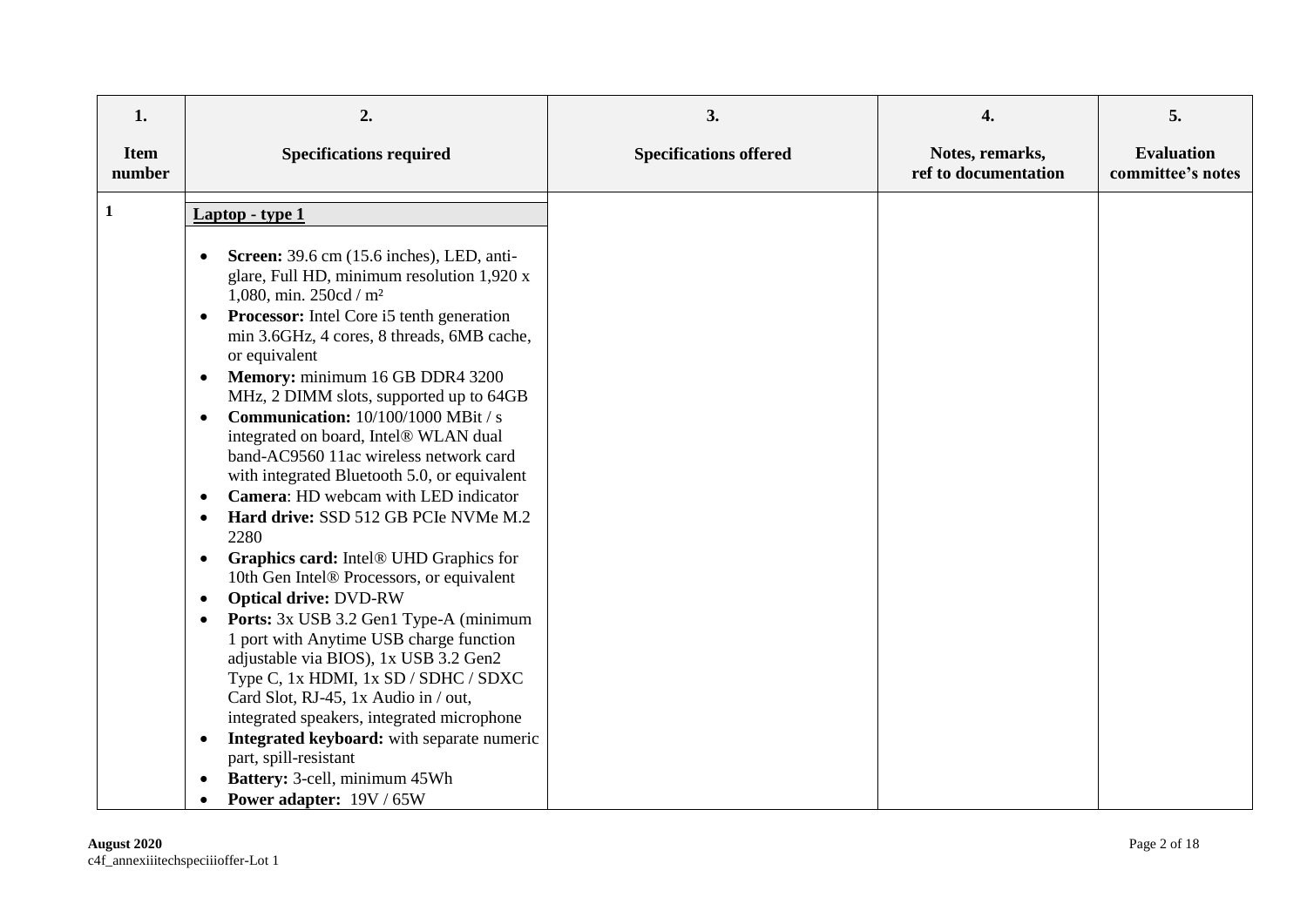| 1.                    | 2.                                                                                                                                                                                                                                                                                                                                                                                                                                                                                                                                                                                                                                                                                                                                                                                                                                                      | 3.                            | 4.                                      | 5.                                     |
|-----------------------|---------------------------------------------------------------------------------------------------------------------------------------------------------------------------------------------------------------------------------------------------------------------------------------------------------------------------------------------------------------------------------------------------------------------------------------------------------------------------------------------------------------------------------------------------------------------------------------------------------------------------------------------------------------------------------------------------------------------------------------------------------------------------------------------------------------------------------------------------------|-------------------------------|-----------------------------------------|----------------------------------------|
| <b>Item</b><br>number | <b>Specifications required</b>                                                                                                                                                                                                                                                                                                                                                                                                                                                                                                                                                                                                                                                                                                                                                                                                                          | <b>Specifications offered</b> | Notes, remarks,<br>ref to documentation | <b>Evaluation</b><br>committee's notes |
|                       | Weight: up to 2kg<br>$\bullet$<br><b>Operating system:</b> Windows 10 Pro<br>$\bullet$<br>Other: built-in TPM 2.0 module<br>$\bullet$<br>Certificates: ENERGY STAR 8.0, enclose<br>$\bullet$<br>CE Declaration of Conformity<br>Quantity: 6                                                                                                                                                                                                                                                                                                                                                                                                                                                                                                                                                                                                             |                               |                                         |                                        |
| $\boldsymbol{2}$      | Laptop - type 2<br>Screen size: 15.6"<br>$\bullet$<br>Processor: minimum Intel Core i5 tenth<br>$\bullet$<br>generation min, Number of cores 4 (8)<br>threads), processor clock speed 3.60 GHz, L3<br>cache 6MB, or equivalent<br><b>Memory: RAM Memory minimum 8 GB</b><br>$\bullet$<br>DDR4 2666MHz,<br>Disk Type: SSD minimum 512 GB<br>$\bullet$<br>Graphics Integrated, Intel HD VGA Model,<br>$\bullet$<br>or equivalent<br><b>VGA Memory Shared</b><br>$\bullet$<br>Mass (g): $1850$ or less<br>$\bullet$<br>Color: Black / silver / dark gray / Nightfall<br>$\bullet$<br>Black / Blue<br>Display minimum 1920 x 1080, Anti-glare<br>$\bullet$<br><b>USB 2.0 x1</b><br>$\bullet$<br><b>USB 3.1 NB x2</b><br>$\bullet$<br>HDMI x1<br>$\bullet$<br><b>Webcams-Yes</b><br>$\bullet$<br>WiFi-Yes<br>$\bullet$<br><b>Bluetooth</b> -Yes<br>$\bullet$ |                               |                                         |                                        |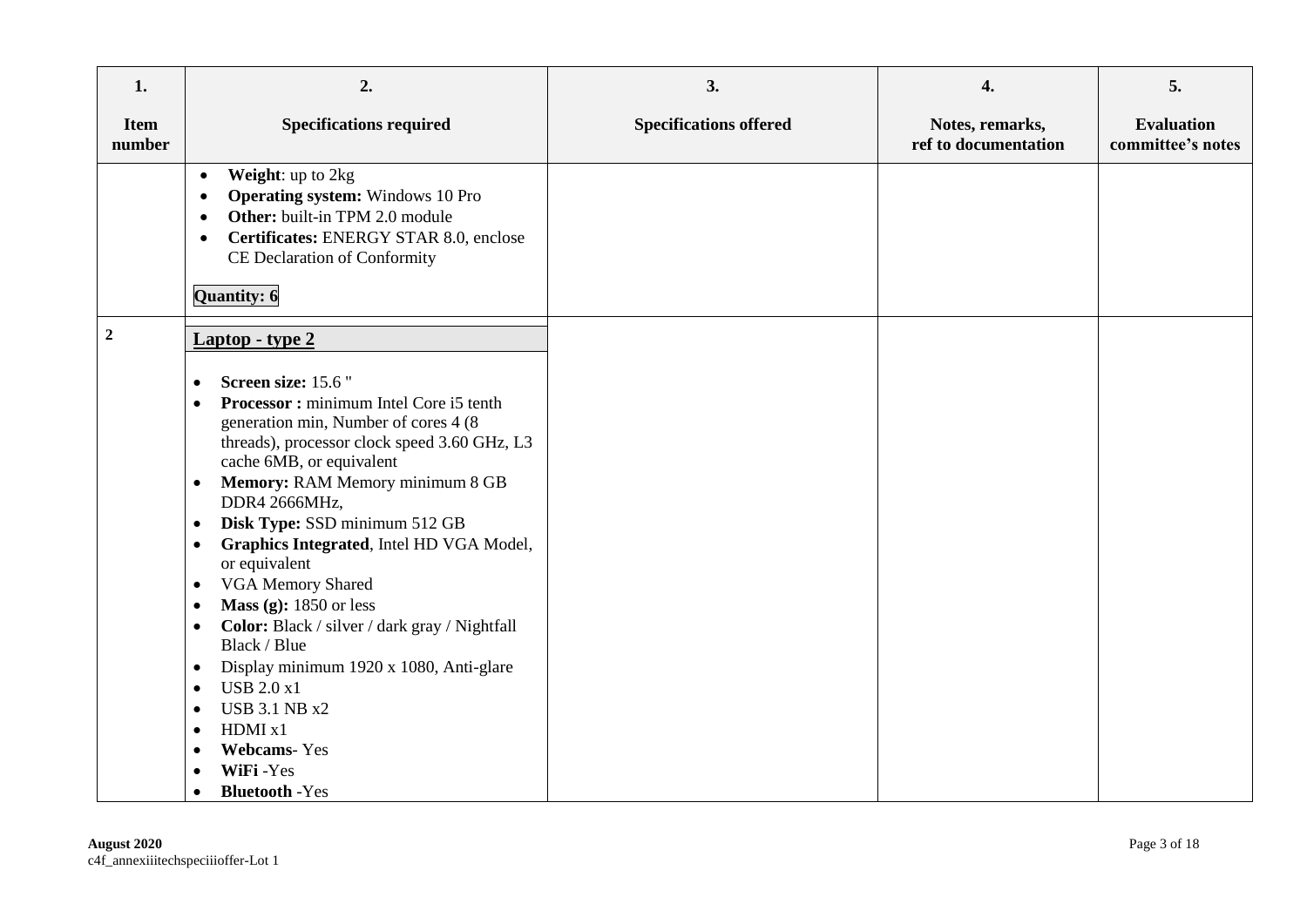| 1.                    | 2.                                                                                                                                                                                                                                                                                                                                                                                                                                                                                                                                                                                                                                                                                                                                                                                                                                                                | 3.                            | 4.                                      | 5.                                     |
|-----------------------|-------------------------------------------------------------------------------------------------------------------------------------------------------------------------------------------------------------------------------------------------------------------------------------------------------------------------------------------------------------------------------------------------------------------------------------------------------------------------------------------------------------------------------------------------------------------------------------------------------------------------------------------------------------------------------------------------------------------------------------------------------------------------------------------------------------------------------------------------------------------|-------------------------------|-----------------------------------------|----------------------------------------|
| <b>Item</b><br>number | <b>Specifications required</b>                                                                                                                                                                                                                                                                                                                                                                                                                                                                                                                                                                                                                                                                                                                                                                                                                                    | <b>Specifications offered</b> | Notes, remarks,<br>ref to documentation | <b>Evaluation</b><br>committee's notes |
|                       | <b>Card Reader Yes</b><br>$\bullet$<br><b>Keyboard</b> location Serbian<br>$\bullet$<br>Windows 10 Pro operating system<br>$\bullet$<br><b>Battery:</b> LI 2-cell battery<br>$\bullet$<br><b>Quantity: 4</b>                                                                                                                                                                                                                                                                                                                                                                                                                                                                                                                                                                                                                                                      |                               |                                         |                                        |
| $\mathbf{3}$          | <b>Laptop-</b> type 3<br>Screen size: 15.6",<br>$\bullet$<br>Resolution minimum 1920 x 1080, Anti-<br>$\bullet$<br>glare LED,<br><b>Touchscreen - Yes</b><br>$\bullet$<br>Processor: minimum Intel Core i5 eleventh<br>$\bullet$<br>generation, 4 cores, clock speed 2.40 GHz,<br>L3 cache 8MB, or equivalent.<br>RAM Memory: minimum 12 GB, DDR4<br>$\bullet$<br>$(3200 \text{ MHz})$<br>HDD: 512 GB SSD drive<br>$\bullet$<br>Graphics Card: Integrated, Model VGA<br>$\bullet$<br>Intel Iris Xe, or equivalent<br>WiFi-Yes<br>$\bullet$<br>Bluetooth minimum 5.0<br>$\epsilon$<br><b>Card Reader Yes</b><br>$\bullet$<br>USB Type-C NB x1, USB 3.0 x2, HDMI x1,<br>$\bullet$<br>Display Port x1<br>Illuminated keyboard Yes<br>$\bullet$<br>Fingerprint reader Yes<br>$\bullet$<br>Camera - Yes<br>$\bullet$<br>Audio Stereo<br>$\bullet$<br>LI 3-cell battery |                               |                                         |                                        |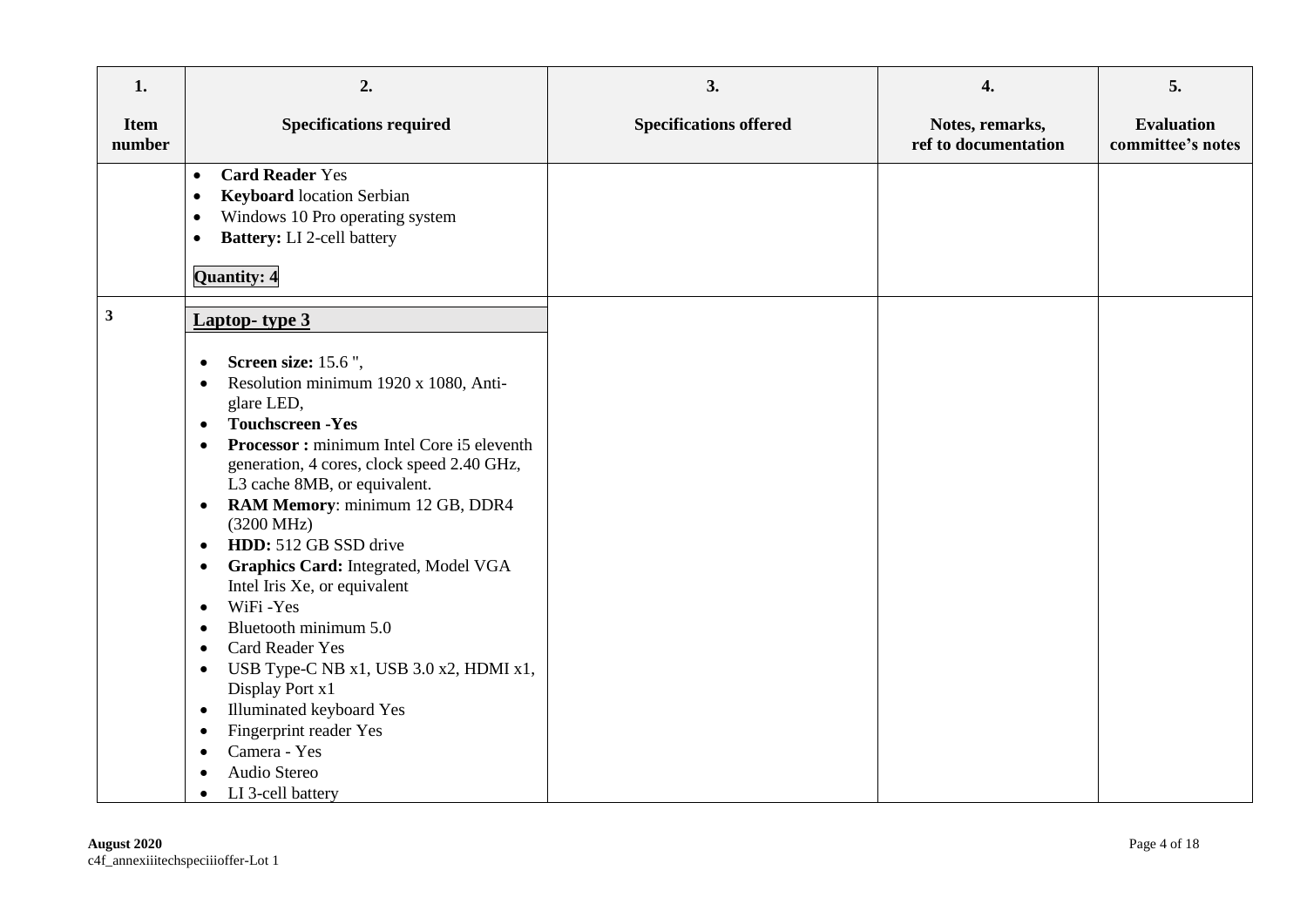| 1.                    | 2.                                                                                                                                                                                                                                                        | 3.                            | 4.                                      | 5.                                     |
|-----------------------|-----------------------------------------------------------------------------------------------------------------------------------------------------------------------------------------------------------------------------------------------------------|-------------------------------|-----------------------------------------|----------------------------------------|
| <b>Item</b><br>number | <b>Specifications required</b>                                                                                                                                                                                                                            | <b>Specifications offered</b> | Notes, remarks,<br>ref to documentation | <b>Evaluation</b><br>committee's notes |
|                       | Physical characteristics:<br>$\bullet$<br>Mass (g) $1950$ or less<br>Color: Black / Silver / Dark Gray / Nightfall<br>$\bullet$<br>Black / Blue<br>Housing / Chassis Aluminum<br>$\bullet$<br>Windows 10 Pro operating system<br>$\bullet$<br>Quantity: 1 |                               |                                         |                                        |
| $\boldsymbol{4}$      | <b>Laptop</b> bag<br>Dimensions 15.6"<br>$\bullet$<br>Two inner compartments, outer pocket for<br>$\bullet$<br>small things<br>Belt with extended shoulder section<br>$\bullet$<br>Quantity: 5                                                            |                               |                                         |                                        |
| $\overline{5}$        | <b>Mouse</b><br>Wireless, optical DPI 1200<br>Batteries for the mouse<br>Quantity: 5                                                                                                                                                                      |                               |                                         |                                        |
| 6                     | <b>Tablet</b><br>Network:GSM / CDMA / HSPA / EVDO<br>$\bullet$<br>/LTE / 5G<br><b>Dimensions:</b> 247,6 x 178,5 x 5.9 mm (9.75)<br>$\bullet$<br>$x$ 7.03 $x$ 0.23 in)<br>Weight: 466 g (WI-FI), 470g(5G)(1.03 in)<br>$\bullet$                            |                               |                                         |                                        |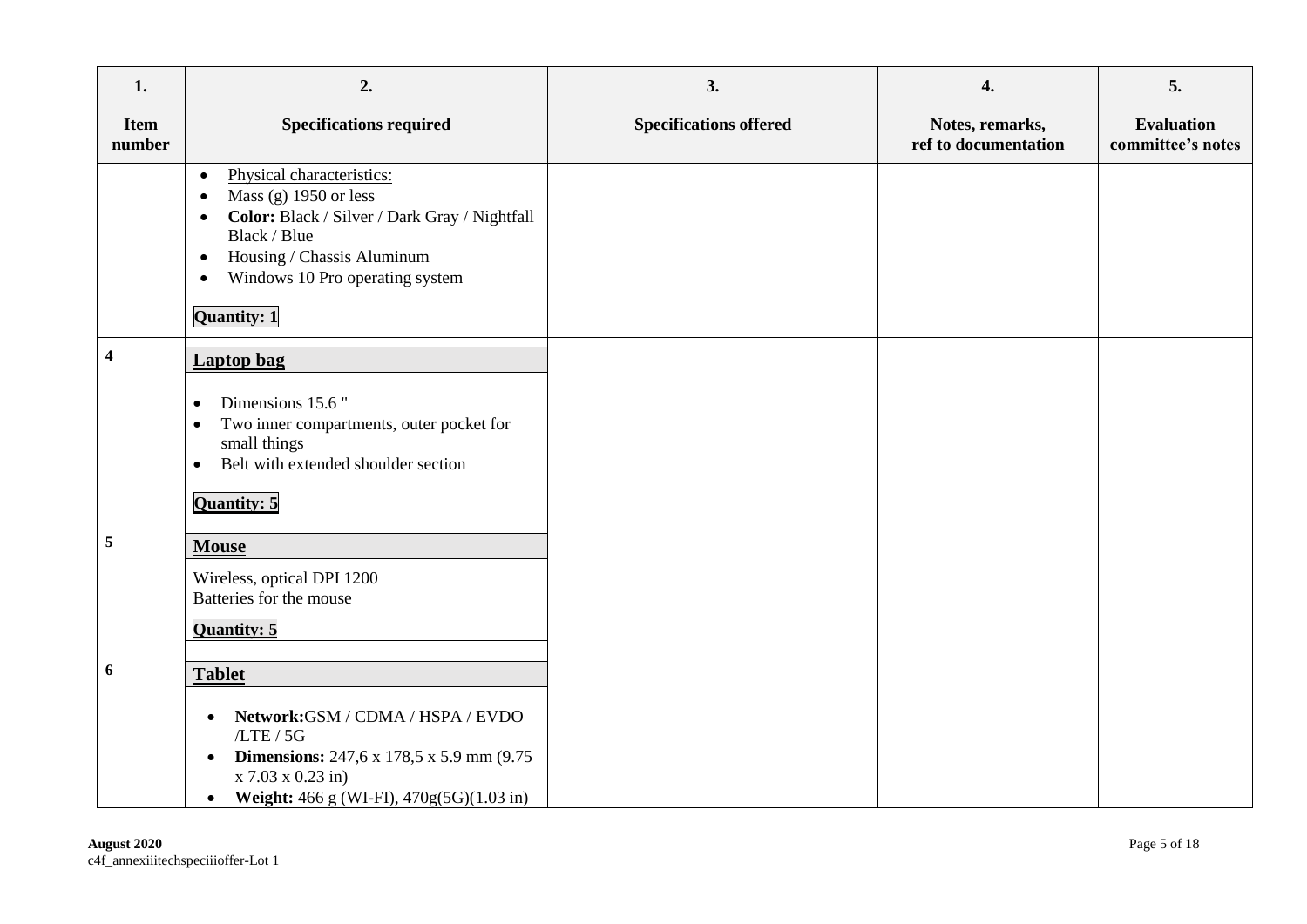| 1.                    | 2.                                                                                                                                                                                                                                                                                                                                                                                                                                                                                                                                                                                                                                                                                                                                                                                                                                                                                                                                                                                                                                                                                                                                                                                                                                                                                                                               | 3.                            | 4.                                      | 5.                                     |
|-----------------------|----------------------------------------------------------------------------------------------------------------------------------------------------------------------------------------------------------------------------------------------------------------------------------------------------------------------------------------------------------------------------------------------------------------------------------------------------------------------------------------------------------------------------------------------------------------------------------------------------------------------------------------------------------------------------------------------------------------------------------------------------------------------------------------------------------------------------------------------------------------------------------------------------------------------------------------------------------------------------------------------------------------------------------------------------------------------------------------------------------------------------------------------------------------------------------------------------------------------------------------------------------------------------------------------------------------------------------|-------------------------------|-----------------------------------------|----------------------------------------|
| <b>Item</b><br>number | <b>Specifications required</b>                                                                                                                                                                                                                                                                                                                                                                                                                                                                                                                                                                                                                                                                                                                                                                                                                                                                                                                                                                                                                                                                                                                                                                                                                                                                                                   | <b>Specifications offered</b> | Notes, remarks,<br>ref to documentation | <b>Evaluation</b><br>committee's notes |
|                       | Build: Glassfront, aluminium back,<br>$\bullet$<br>aluminium frame<br>SIM: Nano-SIM, eSIM<br>٠<br>Display Type: Liquid Retina IPS LCD,<br>$\bullet$<br>120Hz, HDR10, Dolby Vision, 600 nits<br>(typ)<br>Display Size: 11.0 inches, 366.5<br>$\bullet$<br>$\text{cm}^2$ (~82.9% screen-to-body ratio)<br><b>Display Resolution:</b> 1668 x 2388 pixels<br>$\bullet$<br>$(\sim 265$ ppi density)<br><b>Display Protection:</b> Scratch-resistant glass,<br>$\bullet$<br>oleophobic coating<br>OS: iPadOS 14.5.1, upgradable to iPadOS<br>$\bullet$<br>15.1, or equivalent<br><b>Chipset:</b> Apple M1, or equivalent<br>$\bullet$<br><b>CPU</b> : Octa-core<br>$\bullet$<br><b>GPU:</b> Apple GPU (8-core graphics), or<br>$\bullet$<br>equvalent<br><b>Internal Memory: 128GB 8GB RAM</b><br>$\bullet$<br>Main Camera: Triple 12 MP, f/1.8, (wide),<br>$\bullet$<br>$1/3$ ", $1.22 \mu m$ , dual pixel PDAF<br>10 MP, f/2.4, 125° (ultrawide)<br>$\bullet$<br>TOF 3D LiDAR scanner (depth)<br>Features: Quad-LED dual-tone flash, HDR<br>$\blacksquare$<br>Video: 4K@24/25/30/60fps,<br>$\circ$<br>1080p@25/30/60/120/240fps; gyro-<br><b>EIS</b><br>Selfie Camera: Single 12 MP, f/2.4, 122°<br>$\bullet$<br>(ultrawide)<br>Features: Face detection, HDR, panorama<br>٠<br>Video: 1080p@25/30/60fps, gyro-EIS<br>$\blacksquare$ |                               |                                         |                                        |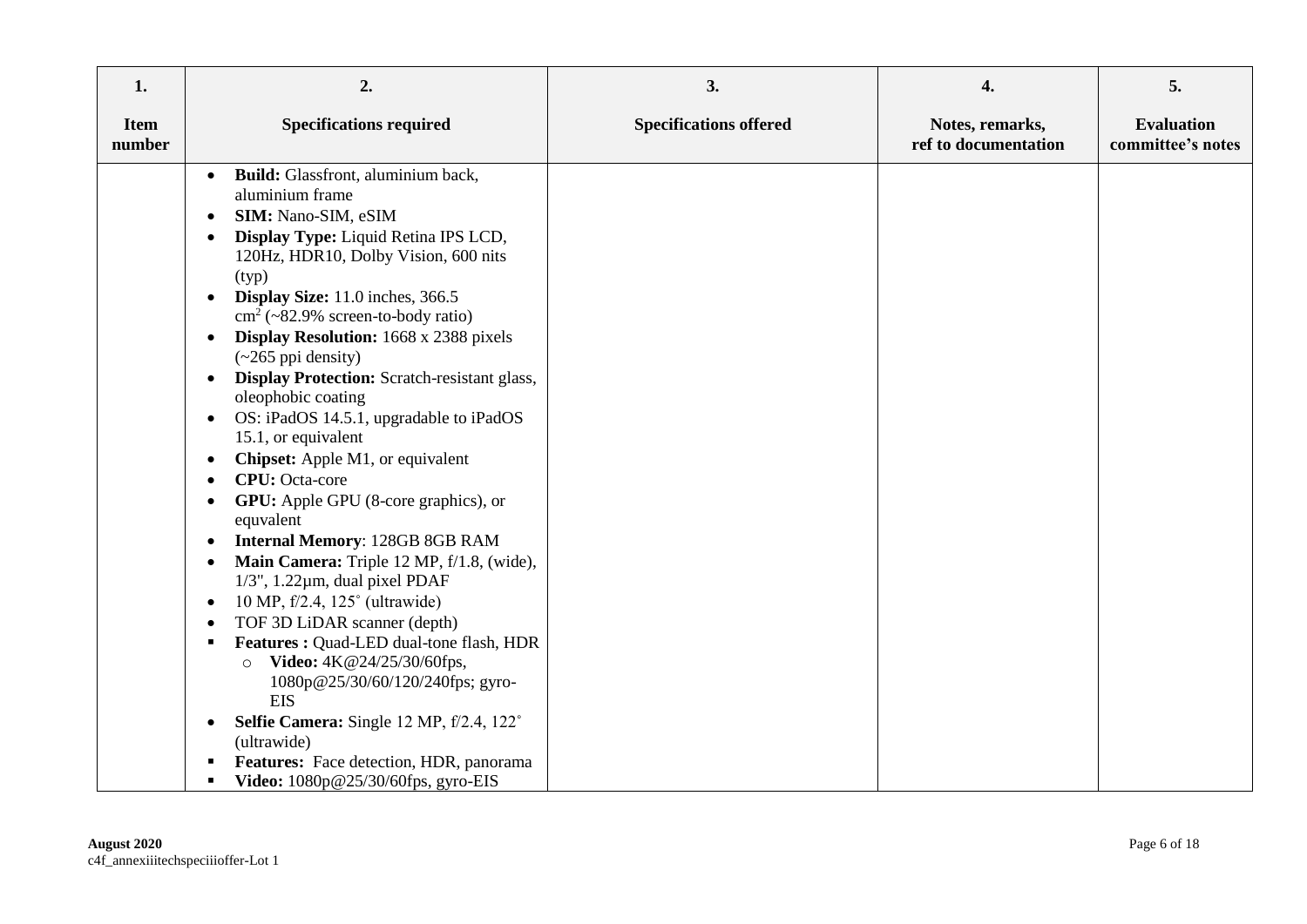| 1.                    | 2.                                                                                                                                                                                                                                                                                                                                                                                                                                                                                                                                                                                                                                                                                                 | 3.                            | 4.                                      | 5.                                     |
|-----------------------|----------------------------------------------------------------------------------------------------------------------------------------------------------------------------------------------------------------------------------------------------------------------------------------------------------------------------------------------------------------------------------------------------------------------------------------------------------------------------------------------------------------------------------------------------------------------------------------------------------------------------------------------------------------------------------------------------|-------------------------------|-----------------------------------------|----------------------------------------|
| <b>Item</b><br>number | <b>Specifications required</b>                                                                                                                                                                                                                                                                                                                                                                                                                                                                                                                                                                                                                                                                     | <b>Specifications offered</b> | Notes, remarks,<br>ref to documentation | <b>Evaluation</b><br>committee's notes |
|                       | Sound: Loudspeaker: Yes, with stereo<br>$\bullet$<br>speakers (4 speakers)<br>Conns: WLAN Wi-Fi 802.11<br>$\bullet$<br>a/b/g/n/ac/6, dual-band, hotspot<br>Bluetooth 5.0, A2DP, LE, EDR<br>$\bullet$<br>GPS, with A-GPS, GLONASS,<br>$\bullet$<br>GALILEO, QZSS (Wi-Fi + Cellular model<br>only)<br><b>USB</b><br>USB Type-C 4 (Thunderbolt 4),<br>$\bullet$<br>DisplayPort; magnetic connector<br>Features: Senzors Face ID,<br>accelerometer, gyro, barometer<br>Siri application for Natural language<br>٠<br>commands and dictation, or equvalent<br><b>Batery:</b> Type<br>Li-Po 7538 mAh<br>$\bullet$<br>(28.65 Wh), non-removable<br>Charging Fast charging 18W<br>$\bullet$<br>Quantity: 3 |                               |                                         |                                        |
| 7                     | <b>A4 ADF Scanner</b><br>Type: ADF (automatic document feeder)<br>$\bullet$<br>Scan mode: ADF Simplex / Duplex,<br>Color: Grayscale / Monochrome<br>Automatic recognition: color / shades of<br>$\bullet$<br>gray / black and white<br><b>Image sensor</b><br>$\bullet$<br><b>Color CIS or CCD</b><br>$\bullet$<br><b>Scanning range:</b><br>$ADF: \geq A4 (350 \times 210 \text{ mm})$                                                                                                                                                                                                                                                                                                            |                               |                                         |                                        |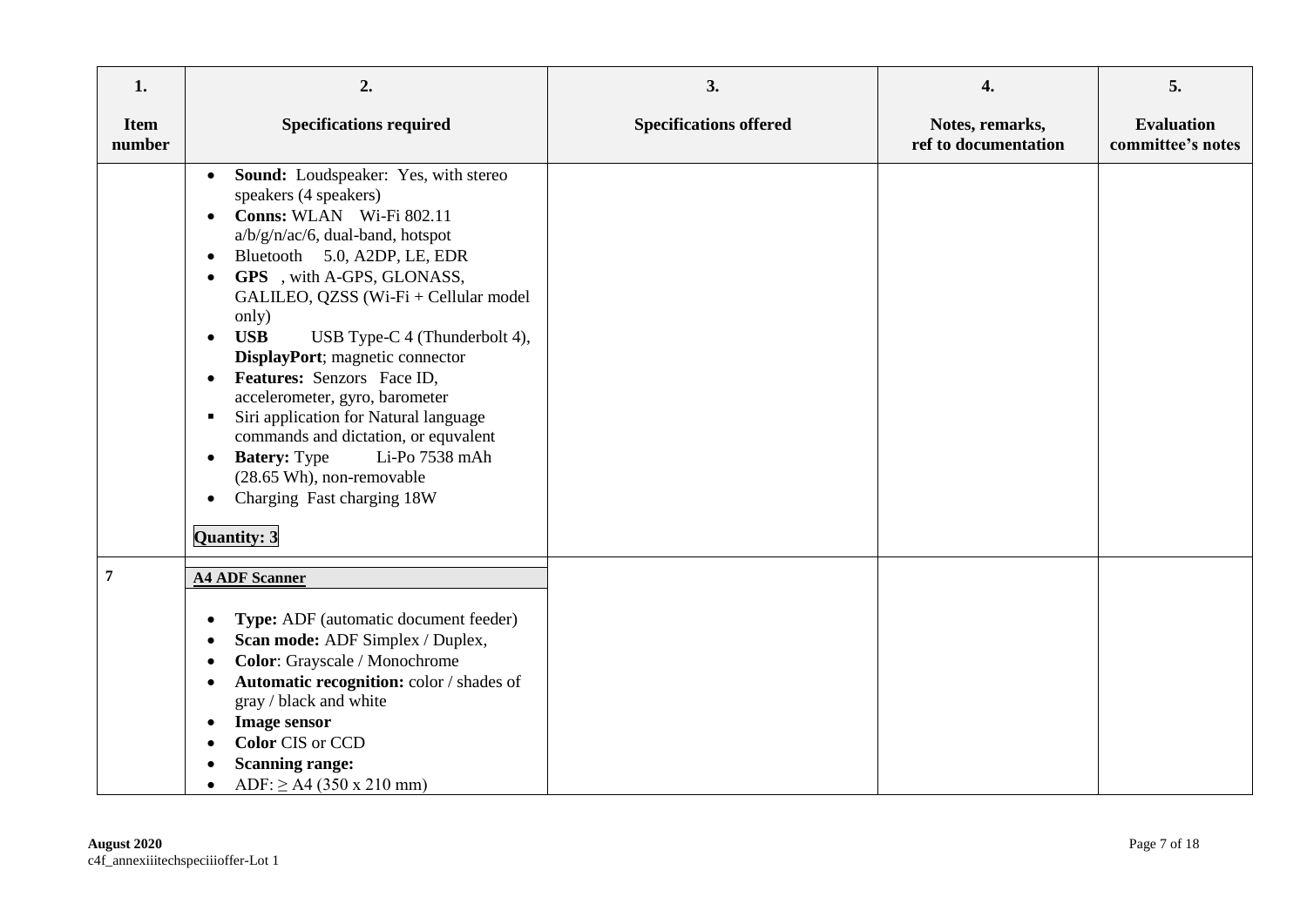| 1.                    | 2.                                                                                                                                                                                                                                                                                                                                                                                                                                                                                                                                                                                                                                                                                                                                                                                                                                                                                                                                                                                                                                                             | 3.                            | 4.                                      | 5.                                     |
|-----------------------|----------------------------------------------------------------------------------------------------------------------------------------------------------------------------------------------------------------------------------------------------------------------------------------------------------------------------------------------------------------------------------------------------------------------------------------------------------------------------------------------------------------------------------------------------------------------------------------------------------------------------------------------------------------------------------------------------------------------------------------------------------------------------------------------------------------------------------------------------------------------------------------------------------------------------------------------------------------------------------------------------------------------------------------------------------------|-------------------------------|-----------------------------------------|----------------------------------------|
| <b>Item</b><br>number | <b>Specifications required</b>                                                                                                                                                                                                                                                                                                                                                                                                                                                                                                                                                                                                                                                                                                                                                                                                                                                                                                                                                                                                                                 | <b>Specifications offered</b> | Notes, remarks,<br>ref to documentation | <b>Evaluation</b><br>committee's notes |
|                       | Automatic recognition of the dimension of<br>$\bullet$<br>the document being scanned.<br>Scanning speed ADF A4:<br>$\bullet$<br>Simplex / duplex: $\geq$ 25 ppm / 50 ipm<br>$\bullet$<br>(300dpi),<br>Optical ADF resolution: $\geq 600 \times 600$ dpi<br>$\bullet$<br>Feeder capacity: $\geq 50$ sheets<br>$\bullet$<br>ADF option: Long paper scanning $\geq 3$ m<br>Supported operating systems Windows 7,<br>(32-bit / 64-bit) and 10 (32-bit / 64-bit)<br>Drivers TWAIN and ISIS<br>$\bullet$<br>Management software which, when<br>٠<br>working with the ADF, shortens the<br>preparation time and minimizes manual<br>intervention during the scanning process,<br>i.e. software that is able to perform:<br>automatic image sharpening, misalignment<br>correction so that all scanned images are<br>oriented in the same direction, blank page<br>recognition and elimination, color document<br>recognition and image compression to<br>reduce storage space.<br>Connection: USB 2.0 or better<br>Certificates: ENERGY STAR and RoHS<br>Quantity: 2 |                               |                                         |                                        |
| 8                     | Mobile phone-type 1<br>Network: GSM / CDMA / HSPA /                                                                                                                                                                                                                                                                                                                                                                                                                                                                                                                                                                                                                                                                                                                                                                                                                                                                                                                                                                                                            |                               |                                         |                                        |
|                       | EVDO / LTE                                                                                                                                                                                                                                                                                                                                                                                                                                                                                                                                                                                                                                                                                                                                                                                                                                                                                                                                                                                                                                                     |                               |                                         |                                        |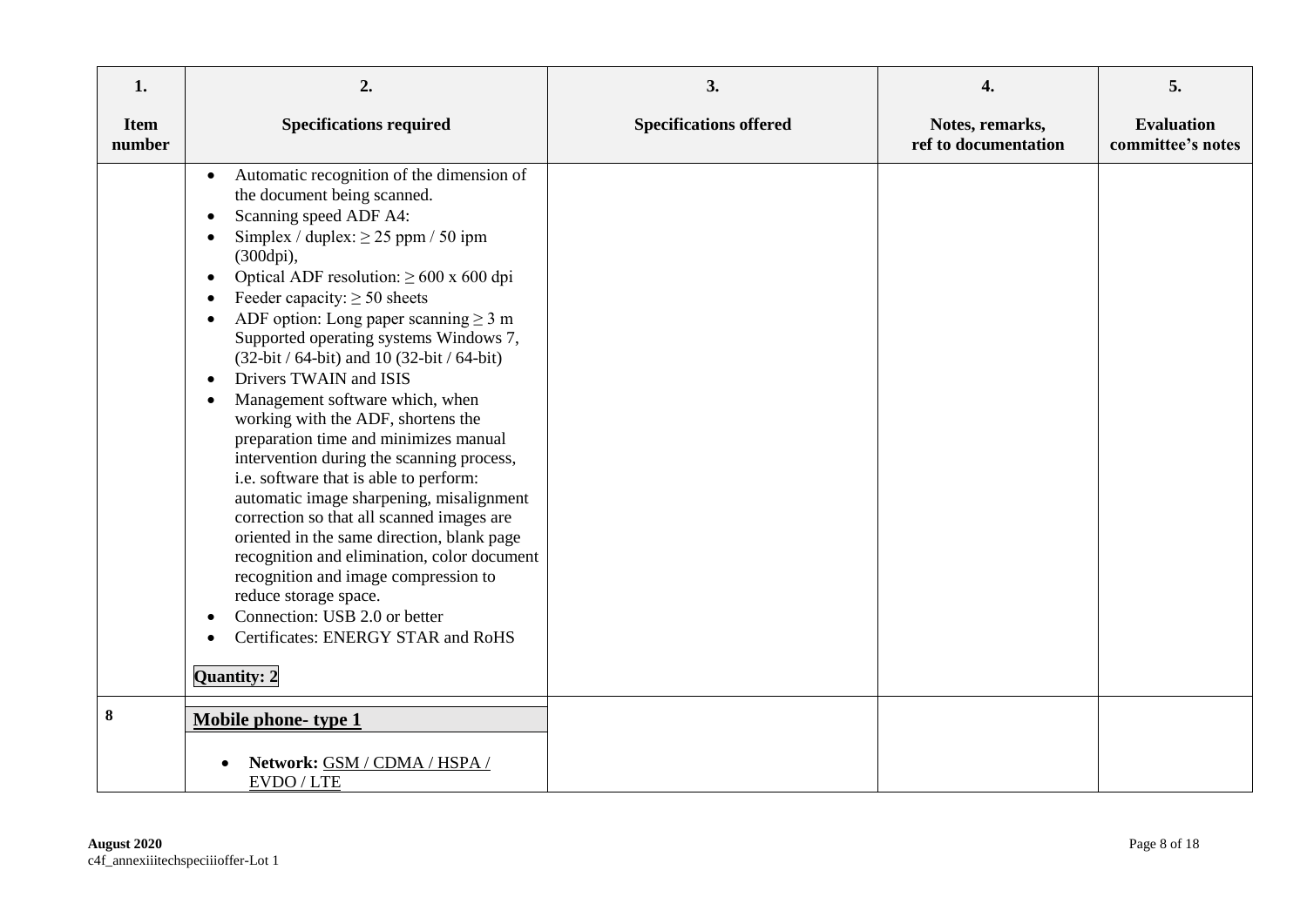| 1.                    | 2.                                                                                                                                                                                                                                                                                                                                                                                                                                                                                                                                                                                                                                                                                                                                                                                                                                                                                                                                                                                                | 3.                            | 4.                                      | 5.                                     |
|-----------------------|---------------------------------------------------------------------------------------------------------------------------------------------------------------------------------------------------------------------------------------------------------------------------------------------------------------------------------------------------------------------------------------------------------------------------------------------------------------------------------------------------------------------------------------------------------------------------------------------------------------------------------------------------------------------------------------------------------------------------------------------------------------------------------------------------------------------------------------------------------------------------------------------------------------------------------------------------------------------------------------------------|-------------------------------|-----------------------------------------|----------------------------------------|
| <b>Item</b><br>number | <b>Specifications required</b>                                                                                                                                                                                                                                                                                                                                                                                                                                                                                                                                                                                                                                                                                                                                                                                                                                                                                                                                                                    | <b>Specifications offered</b> | Notes, remarks,<br>ref to documentation | <b>Evaluation</b><br>committee's notes |
|                       | <b>Dimension:</b> 159.8 x 74.5 x 8.4 mm (6.29)<br>$\bullet$<br>x 2.93 x 0.33 in<br><b>Weigh:</b> $190 \text{ g} (6.70 \text{ oz})$<br>Build: Glass front, plastic back,<br>aluminum frame<br>SIM: Single SIM (Nano-SIM) or Hybrid<br>Dual SIM (Nano-SIM, dual stand-by)<br>IP68 dust/water resistant (up to 1.5m for<br>$30 \text{ mins}$ )<br>Display Type: Super AMOLED, 120Hz,<br>$HDR10+$<br>Display Size: 6.5 inches, 101.0<br>$\text{cm}^2$ (~84.8% screen-to-body ratio)<br>Display Resolution: 1080 x 2400 pixels,<br>$\bullet$<br>20:9 ratio (~407 ppi density) Always-on<br>display<br><b>OS:</b> Android 10, upgradable to Android<br>11, One UI 3.0, or equivalent<br>Chipset: Exynos 990 (7 nm+) - Version 1<br>CPU: Octa-core (2x2.73 GHz Mongoose<br>M5 & 2x2.50 GHz Cortex-A76 & 4x2.0<br>GHz Cortex-A55) - Version 1<br>Octa-core (1x2.84 GHz Kryo 585 &<br>3x2.42 GHz Kryo 585 & 4x1.8 GHz Kryo<br>585) - Version 2<br>GPU: Mali-G77 MP11 - Version 1<br>Adreno 650 - Version 2 |                               |                                         |                                        |
|                       | Card Slot: microSDXC (uses shared SIM slot)                                                                                                                                                                                                                                                                                                                                                                                                                                                                                                                                                                                                                                                                                                                                                                                                                                                                                                                                                       |                               |                                         |                                        |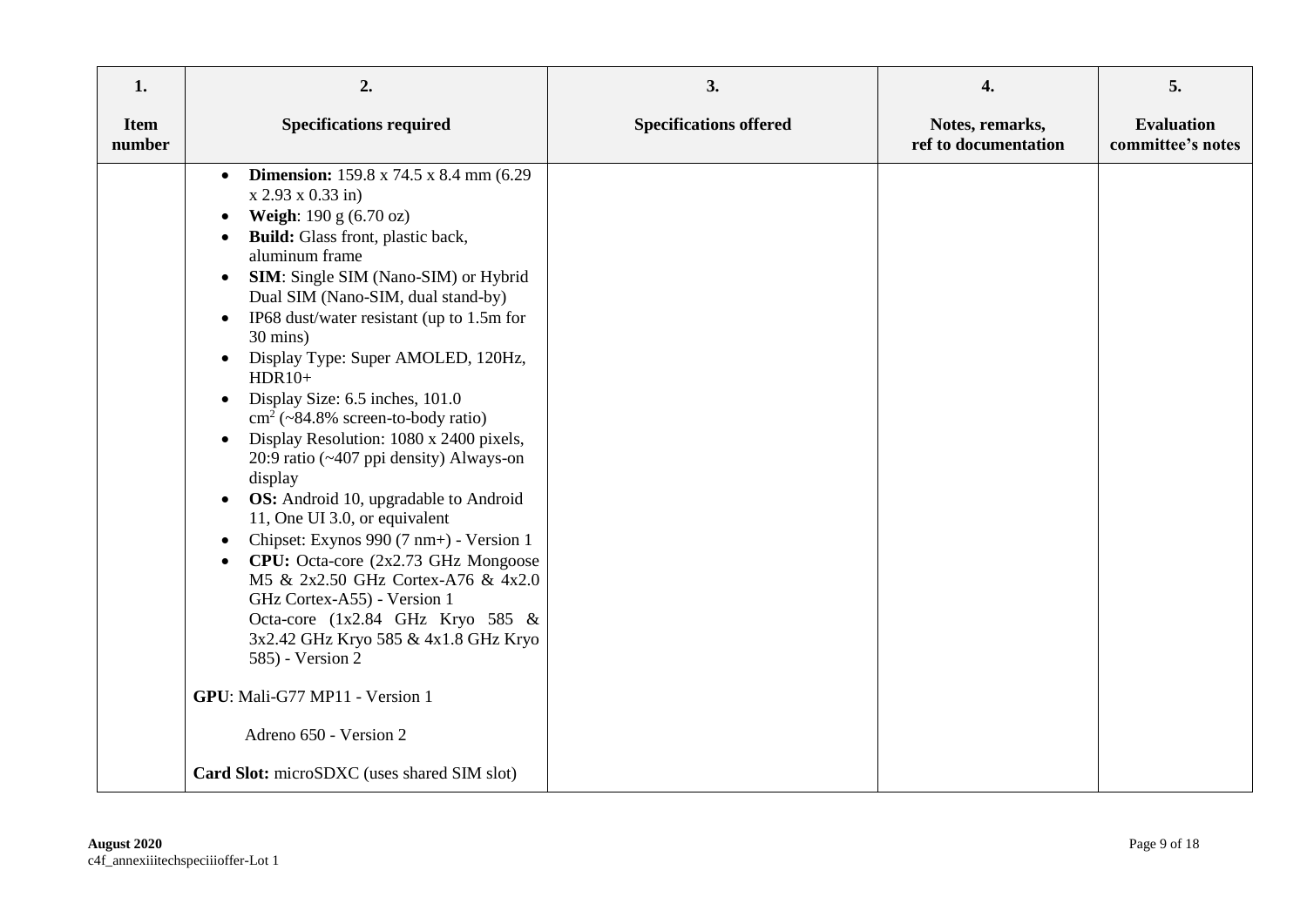| 1.                    | 2.                                                                                                                                                                                                                                                                                                                                                                                                                                                                                                                                                                                                                                                                                                | 3.                            | 4.                                      | 5.                                     |
|-----------------------|---------------------------------------------------------------------------------------------------------------------------------------------------------------------------------------------------------------------------------------------------------------------------------------------------------------------------------------------------------------------------------------------------------------------------------------------------------------------------------------------------------------------------------------------------------------------------------------------------------------------------------------------------------------------------------------------------|-------------------------------|-----------------------------------------|----------------------------------------|
| <b>Item</b><br>number | <b>Specifications required</b>                                                                                                                                                                                                                                                                                                                                                                                                                                                                                                                                                                                                                                                                    | <b>Specifications offered</b> | Notes, remarks,<br>ref to documentation | <b>Evaluation</b><br>committee's notes |
|                       | <b>Internal Memory: 128GB 6GB RAM</b>                                                                                                                                                                                                                                                                                                                                                                                                                                                                                                                                                                                                                                                             |                               |                                         |                                        |
|                       | Main Camera: Triple<br>$\bullet$<br>12 MP, f/1.8, 26mm (wide), 1/1.76",<br>1.8µm, Dual Pixel PDAF, OIS<br>8 MP, f/2.4, 76mm (telephoto), 1/4.5",<br>1.0um, PDAF, OIS, 3x optical zoom<br>12 MP, f/2.2, 13mm, 123° (ultrawide),<br>$1/3.0$ ", $1.12 \mu m$<br>Features: LED flash, auto-HDR,<br>panorama<br>Video: 4K@30/60fps, 1080p@30/60fps,<br>gyro-EIS<br>Selfie Camera: Single: 32 MP, f/2.2,<br>$\bullet$<br>26mm (wide), 1/2.74", 0.8µm<br><b>Features: HDR</b><br>$\bullet$<br>Video: 4K@30/60fps, 1080p@30/60fps<br>$(gyro-EIS)$<br>Sound:<br>Loudspeakers stereo speakers<br>Comms: WLAN: Wi-Fi 802.11<br>a/b/g/n/ac/6, dual-band, Wi-Fi Direct,<br>hotspot<br>Bluetooth: 5.0, A2DP, LE |                               |                                         |                                        |
|                       | GPS: Yes, with A-GPS, GLONASS,<br><b>BDS, GALILEO</b>                                                                                                                                                                                                                                                                                                                                                                                                                                                                                                                                                                                                                                             |                               |                                         |                                        |
|                       | NFC: Yes<br>USB: USB Type-C 3.2, USB On-The-Go<br><b>Features: Sensors</b><br>$\bullet$                                                                                                                                                                                                                                                                                                                                                                                                                                                                                                                                                                                                           |                               |                                         |                                        |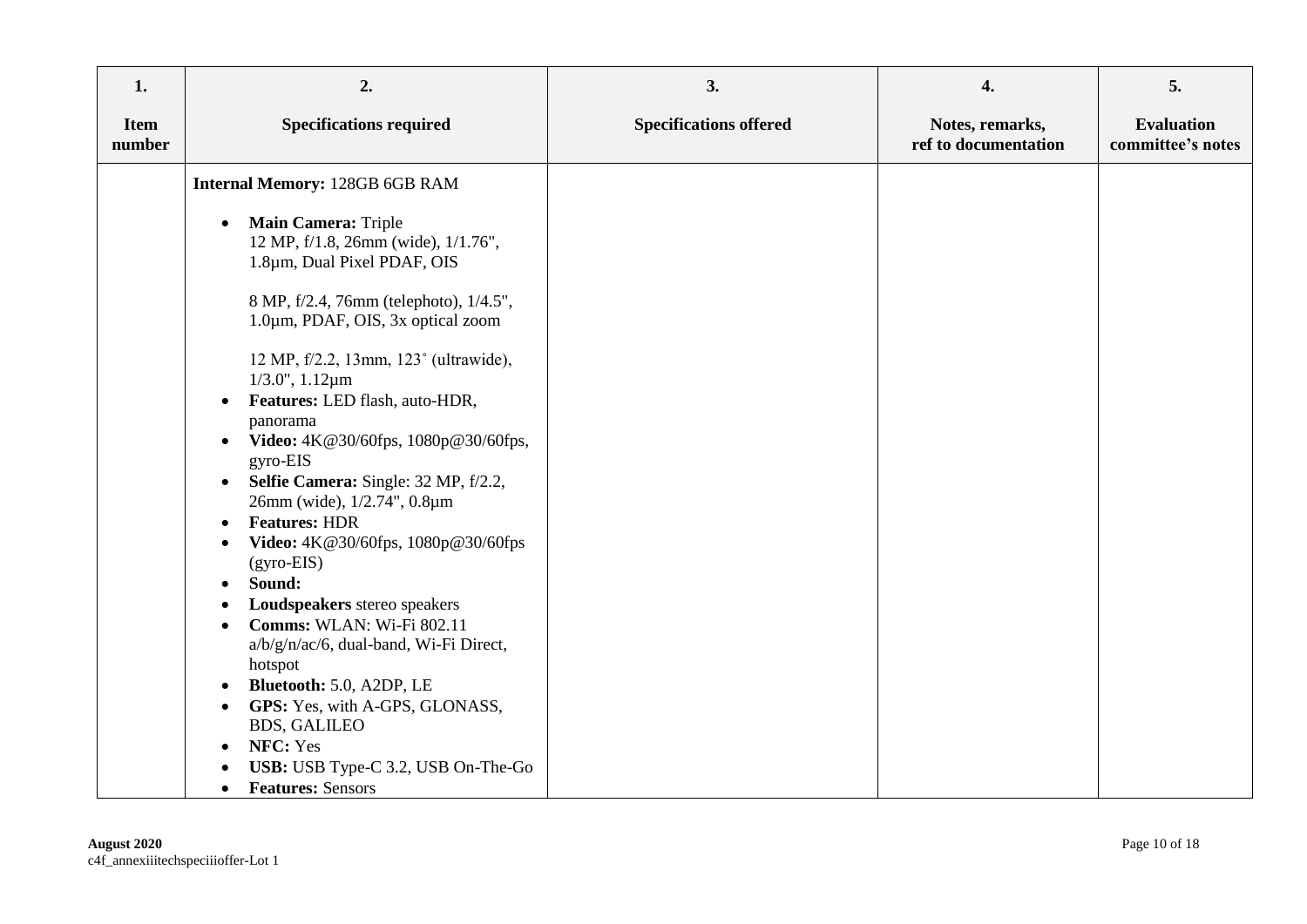| 1.                    | 2.                                                                                                                                                                                                                                                                                                                                                                                                                                                                                            | 3.                            | 4.                                      | 5.                                     |
|-----------------------|-----------------------------------------------------------------------------------------------------------------------------------------------------------------------------------------------------------------------------------------------------------------------------------------------------------------------------------------------------------------------------------------------------------------------------------------------------------------------------------------------|-------------------------------|-----------------------------------------|----------------------------------------|
| <b>Item</b><br>number | <b>Specifications required</b>                                                                                                                                                                                                                                                                                                                                                                                                                                                                | <b>Specifications offered</b> | Notes, remarks,<br>ref to documentation | <b>Evaluation</b><br>committee's notes |
|                       | Fingerprint (under display, optical),<br>$\bullet$<br>accelerometer, gyro, compass<br>Virtual proximity sensing<br>Bixby natural language commands and<br>dictation<br>Application for payment with banking<br>cards<br><b>BATERY:</b><br>$\bullet$<br>Type: Li-Ion 4500 mAh, non-removable<br>Charging: Fast charging 25W<br>Fast wireless charging 15W<br>Reverse wireless charging 4.5W<br><b>USB</b> Power Delivery 3.0<br>$\bullet$<br><b>Quantity: 9</b>                                |                               |                                         |                                        |
| $\boldsymbol{9}$      | Mobile phone type - 2<br>Android 10 operating system, or equivalent<br>$\bullet$<br>Processor and graphics:<br>$\bullet$<br>Octa Core processor<br>ARM processor type<br>Processor Description 2x2.73 GHz<br>Mongoose M5 & 2x2.50 GHz Cortex-A76 &<br>4x2.0 GHz Cortex-A55<br>Exynos 990 chipset $(7 \text{ nm} +)$<br>Screen: 6.5 "screen size, Super AMOLED<br>$\bullet$<br>screen type, Touch screen Yes<br>Number of colors: (24-bit) 16,777,216 colors<br><b>Resolution: 2400 x 1080</b> |                               |                                         |                                        |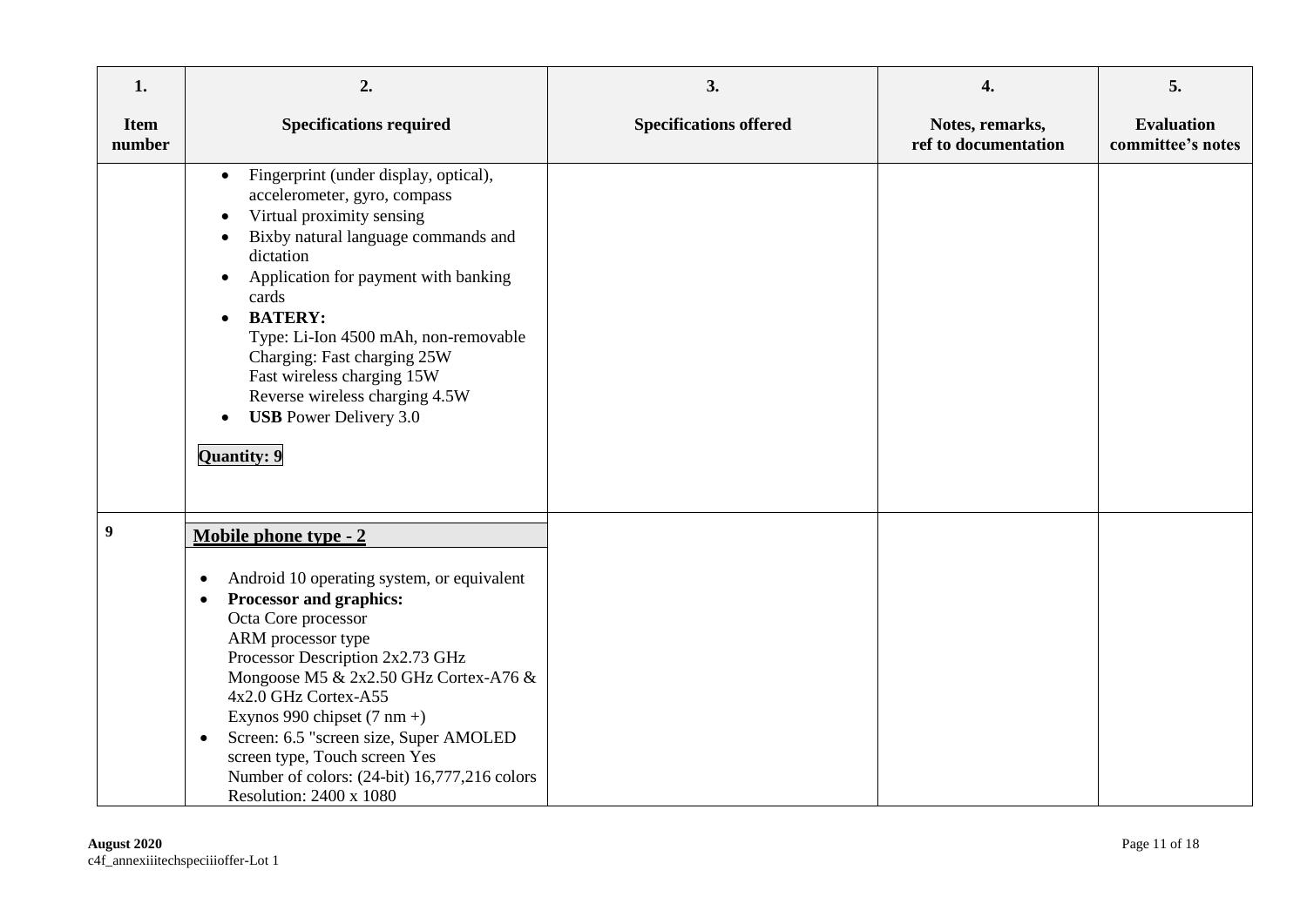| 1.                    | 2.                                                                                                                                                                                                                                                                                                                                                                                                                                                                                                                                                                                                                                                                                                                                                                                                                                                                                                                                                                                                                                                                                        | 3.                            | 4.                                      | 5.                                     |
|-----------------------|-------------------------------------------------------------------------------------------------------------------------------------------------------------------------------------------------------------------------------------------------------------------------------------------------------------------------------------------------------------------------------------------------------------------------------------------------------------------------------------------------------------------------------------------------------------------------------------------------------------------------------------------------------------------------------------------------------------------------------------------------------------------------------------------------------------------------------------------------------------------------------------------------------------------------------------------------------------------------------------------------------------------------------------------------------------------------------------------|-------------------------------|-----------------------------------------|----------------------------------------|
| <b>Item</b><br>number | <b>Specifications required</b>                                                                                                                                                                                                                                                                                                                                                                                                                                                                                                                                                                                                                                                                                                                                                                                                                                                                                                                                                                                                                                                            | <b>Specifications offered</b> | Notes, remarks,<br>ref to documentation | <b>Evaluation</b><br>committee's notes |
|                       | Screen density: $\sim$ 405 ppi<br>Dual SIM Yes<br>$\bullet$<br>SIM slot type Nano SIM<br>$\bullet$<br>$SIM 1 + Hybrid (SIM or MicroSD)$<br>$\bullet$<br>6 GB RAM<br>$\bullet$<br>Internal memory: 128 GB<br>$\bullet$<br>MicroSD memory card slot up to 1TB<br>$\bullet$<br>Rear camera 12 Mpix + 8 Mpix + 12 Mpix<br>$\bullet$<br>Stabilization Electronic and Optical<br>$\bullet$<br>Stabilization (OIS) and (EIS)<br>Front camera: 32.0 Mpix<br>$\bullet$<br>Other features:<br>$\bullet$<br>Sensors<br>$\circ$<br>Fingerprint reader<br>$\circ$<br>Accelerometer<br>$\circ$<br>Gyroscope<br>$\circ$<br>Proximity sensor<br>$\circ$<br>Compass<br>$\circ$<br>WiFi 6 - Yes<br>$\bullet$<br>Bluetooth v5.0<br>$\bullet$<br>GPS-Yes<br>$\bullet$<br><b>USB: USB-C</b><br>$\bullet$<br>OTG support -Yes<br>$\bullet$<br>NFC-Yes<br>$\bullet$<br>Battery 4500 mAh<br>Color: Sky blue / black<br>$\bullet$<br>Network: 2G,3G, 4G (LTE)<br>$\bullet$<br><b>External characteristics</b><br>Monoblock<br>$\circ$<br>Touch keyboard<br>$\circ$<br><b>Dimensions</b> 159.8 x 74.5 x 8.4 mm<br>٠ |                               |                                         |                                        |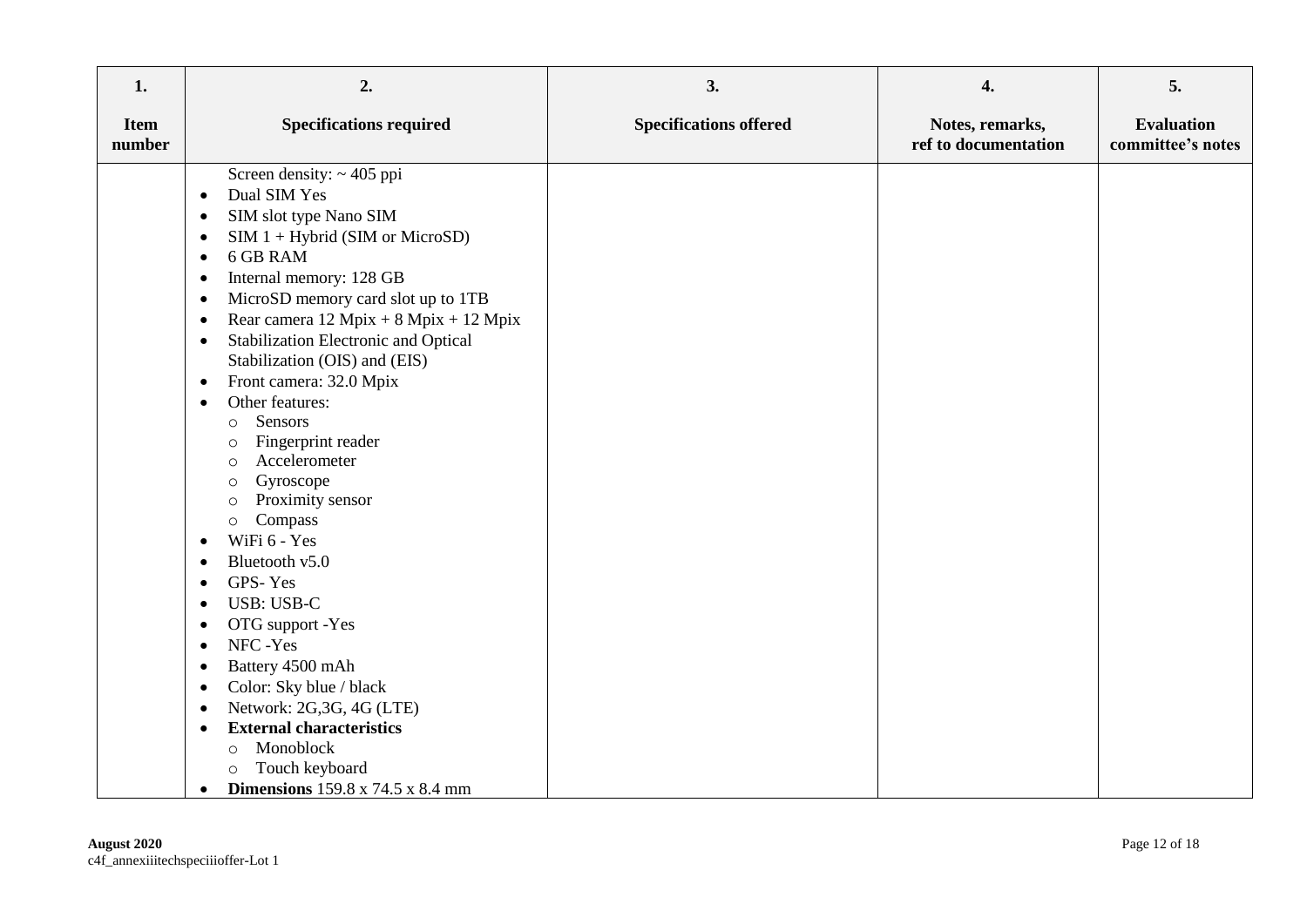| 1.                    | 2.                                                                                                                                                                                                                                                                                                                                                                                                                                                                                                                                                                                                                                                                                                                                                                                                                                                                                                                                                           | 3.                            | 4.                                      | 5.                                     |
|-----------------------|--------------------------------------------------------------------------------------------------------------------------------------------------------------------------------------------------------------------------------------------------------------------------------------------------------------------------------------------------------------------------------------------------------------------------------------------------------------------------------------------------------------------------------------------------------------------------------------------------------------------------------------------------------------------------------------------------------------------------------------------------------------------------------------------------------------------------------------------------------------------------------------------------------------------------------------------------------------|-------------------------------|-----------------------------------------|----------------------------------------|
| <b>Item</b><br>number | <b>Specifications required</b>                                                                                                                                                                                                                                                                                                                                                                                                                                                                                                                                                                                                                                                                                                                                                                                                                                                                                                                               | <b>Specifications offered</b> | Notes, remarks,<br>ref to documentation | <b>Evaluation</b><br>committee's notes |
|                       | Weight up to 190 g<br>$\bullet$                                                                                                                                                                                                                                                                                                                                                                                                                                                                                                                                                                                                                                                                                                                                                                                                                                                                                                                              |                               |                                         |                                        |
|                       | Quantity: 4                                                                                                                                                                                                                                                                                                                                                                                                                                                                                                                                                                                                                                                                                                                                                                                                                                                                                                                                                  |                               |                                         |                                        |
|                       |                                                                                                                                                                                                                                                                                                                                                                                                                                                                                                                                                                                                                                                                                                                                                                                                                                                                                                                                                              |                               |                                         |                                        |
| <b>10</b>             | Mobile phone type - 3                                                                                                                                                                                                                                                                                                                                                                                                                                                                                                                                                                                                                                                                                                                                                                                                                                                                                                                                        |                               |                                         |                                        |
|                       | Operating system Android 11, MIUI 12, or<br>$\bullet$<br>equivalent<br>Processor and graphics: ARM Octa Core<br>$\bullet$<br>(2x 2.3 GHz Kryo 470 Gold & 6x 1.8 GHz<br>Kryo 470 Silver)<br>Adreno 618<br>$\bullet$<br>Chipset: Qualcomm SM7150 Snapdragon<br>$\bullet$<br>732G (8 nm), or equivalent<br>Screen:<br>$\bullet$<br>Screen type: AMOLED<br>$\circ$<br>Protection: Gorilla Glass 5<br>$\circ$<br>Resolution: 2400 x 1080 px<br>$\circ$<br>Screen diagonal: 6.5 "or more<br>$\circ$<br><b>Dual sim Yes</b><br>$\bullet$<br>6 GB RAM<br>$\bullet$<br>Internal memory 128 GB<br>$\bullet$<br>Memory card slot - Yes<br>$\bullet$<br><b>Rear camera:</b> $64 + 8 + 5$ Mpix<br>$\bullet$<br>Dual-LED dual-tone flash, HDR,<br>$\circ$<br>panorama<br>Front camera 16 MPX<br>$\bullet$<br><b>Other features:</b><br>$\bullet$<br><b>Sensors:</b><br>$\bullet$<br>fingerprint reader below the screen<br>O<br>accelerometer<br>O<br>gyroscope<br>$\circ$ |                               |                                         |                                        |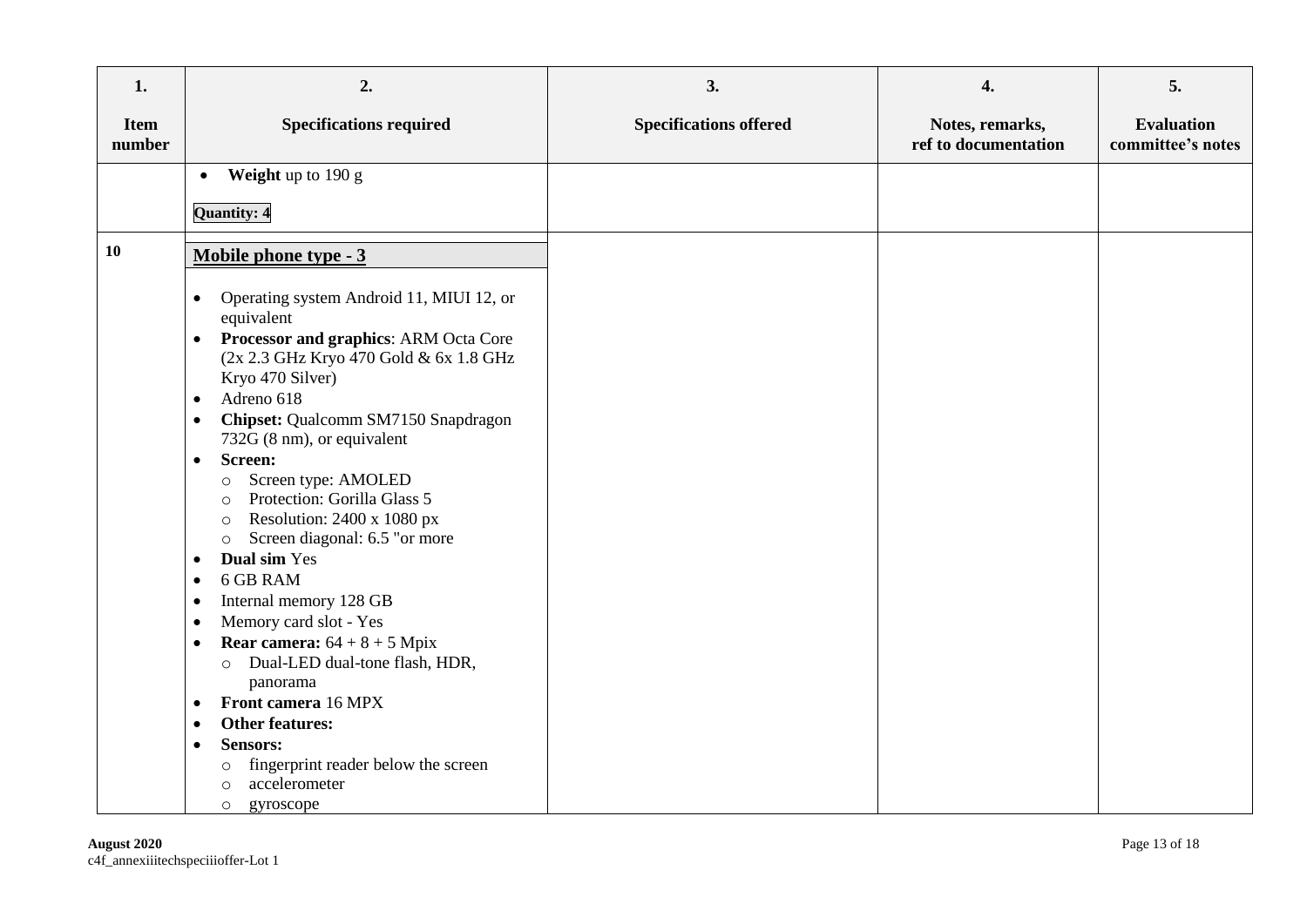| 1.                    | 2.                                                                                                                                                                                                                                                                                                                                                                                                                                                                                                                              | 3.                            | 4.                                      | 5.                                     |
|-----------------------|---------------------------------------------------------------------------------------------------------------------------------------------------------------------------------------------------------------------------------------------------------------------------------------------------------------------------------------------------------------------------------------------------------------------------------------------------------------------------------------------------------------------------------|-------------------------------|-----------------------------------------|----------------------------------------|
| <b>Item</b><br>number | <b>Specifications required</b>                                                                                                                                                                                                                                                                                                                                                                                                                                                                                                  | <b>Specifications offered</b> | Notes, remarks,<br>ref to documentation | <b>Evaluation</b><br>committee's notes |
|                       | proximity sensor<br>$\circ$<br>light sensor<br>$\circ$<br>compass<br>$\circ$<br>Wi-Fi, Wi-Fi Direct, hotspot<br>٠<br>Bluetooth<br>$\bullet$<br>GPS, A-GPS, GLONASS, BDS, GALILEO<br>٠<br>USB 2.0 Type-C<br>$\bullet$<br>NFC: Yes<br>$\bullet$<br>Keyboard: Touch<br>٠<br>33 W fast charge battery<br>٠<br>Color: Black / Silver / Blue<br>$\bullet$<br>2G, 3G, 4G network<br>$\bullet$<br><b>Dimensions:</b> $162 \times 76 \times 6.9$ mm (maximum)<br>$\bullet$<br>Weight: 160 g (maximum)<br>$\bullet$<br><b>Quantity: 1</b> |                               |                                         |                                        |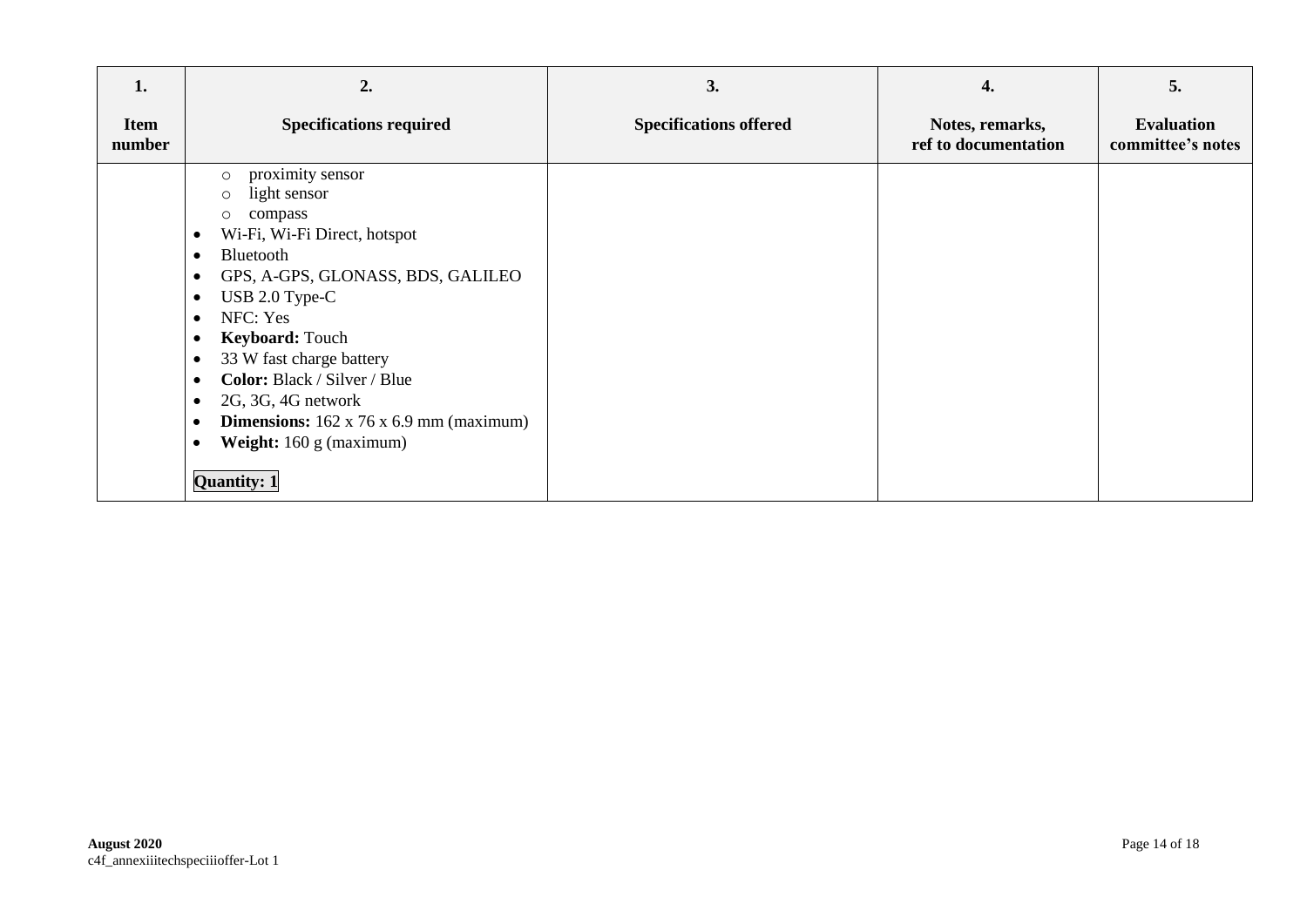|    | <b>Specifications Required</b>                                                                                                                                                                                              |                                                                                                                                                                                                                                                                                                                                                                                                                                                                                                                                                                                                                                                                                                                                                                                                                                                                                                                                                                                                                                                                                                                                                                                                           | <b>Specifications Offered</b> | Notes, remarks,<br>ref to<br>documentation |
|----|-----------------------------------------------------------------------------------------------------------------------------------------------------------------------------------------------------------------------------|-----------------------------------------------------------------------------------------------------------------------------------------------------------------------------------------------------------------------------------------------------------------------------------------------------------------------------------------------------------------------------------------------------------------------------------------------------------------------------------------------------------------------------------------------------------------------------------------------------------------------------------------------------------------------------------------------------------------------------------------------------------------------------------------------------------------------------------------------------------------------------------------------------------------------------------------------------------------------------------------------------------------------------------------------------------------------------------------------------------------------------------------------------------------------------------------------------------|-------------------------------|--------------------------------------------|
| a) | <b>Commercial warranty</b><br>For Items under No. 1, 2, 3, (Laptop type<br>1, Laptop type 2, Laptop type 3), Item No.<br>7 (A4ADF Scanner) and Items No. 9 and<br>No. 10 (Mobile phone -type 2, Mobile<br>$phone - type 3)$ | 1 years (after the end of 1-year standard warranty)<br>in accordance with the conditions laid down in<br>Article 32 of the General Conditions and Article<br>33 of the Special Conditions.<br>2 years manufacturer's warranty with free spare<br>parts and the work of authorized service<br>technicians, counting from the date of Provisional<br>Acceptance Certificate.<br>Link to the manufacturer's website where the user<br>can check the length and type of warranty based<br>on the serial number of the device must be<br>provided.<br>It is obligatory that on the territory of the Republic<br>of Serbia there is an authorized service center of<br>the manufacturer for subject equipment. This must<br>be proved by submitting a valid service contract of<br>the tenderer with the equipment manufacturer or a<br>certificate issued by the equipment manufacturer,<br>which clearly states that in the territory of the<br>Republic of Serbia there is an authorized<br>manufacturer's service center for the equipment in<br>question.<br>Tenderer must provide a detailed description of<br>the organisation of the proposed service (e.g.<br>name of the authorised service provider) |                               |                                            |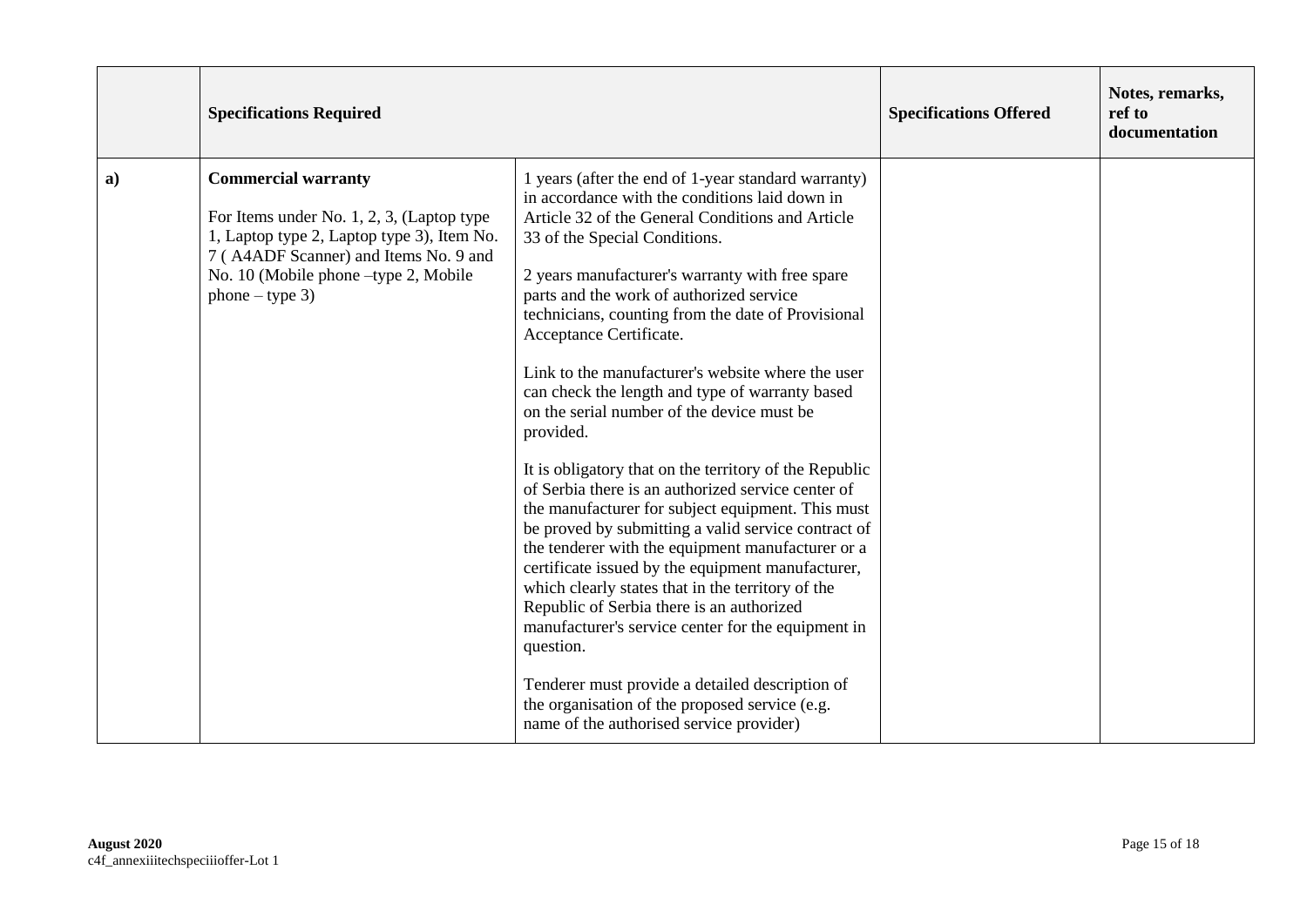|              | <b>Specifications Required</b>                                                                                                         |                                                                                                                                                                                                                                          | <b>Specifications Offered</b> | Notes, remarks,<br>ref to<br>documentation |
|--------------|----------------------------------------------------------------------------------------------------------------------------------------|------------------------------------------------------------------------------------------------------------------------------------------------------------------------------------------------------------------------------------------|-------------------------------|--------------------------------------------|
| $\mathbf{b}$ | <b>Commercial warranty</b><br>For Items under No 6, No.5, No. 4 and No.<br>8 (Tablet and Mobile-phones, type 1,<br>Laptop bags, Mouse) | 1 year manufacturer's warranty with free spare<br>parts and the work of authorized service<br>technicians, counting from the Provisional<br>Acceptance Certificate.                                                                      |                               |                                            |
| $\bf c)$     | <b>General conditions</b>                                                                                                              | Items must comply with the all of applicable<br>regulations of Republic of Serbia and European<br>Union regarding quality of materials and<br>workmanship, class of motor and fuel, electricity,<br>environmental protection and safety. |                               |                                            |
| d)           | <b>Documentation</b>                                                                                                                   | Upon delivery of the goods a technical<br>documentation for equipment shall be provided.                                                                                                                                                 |                               |                                            |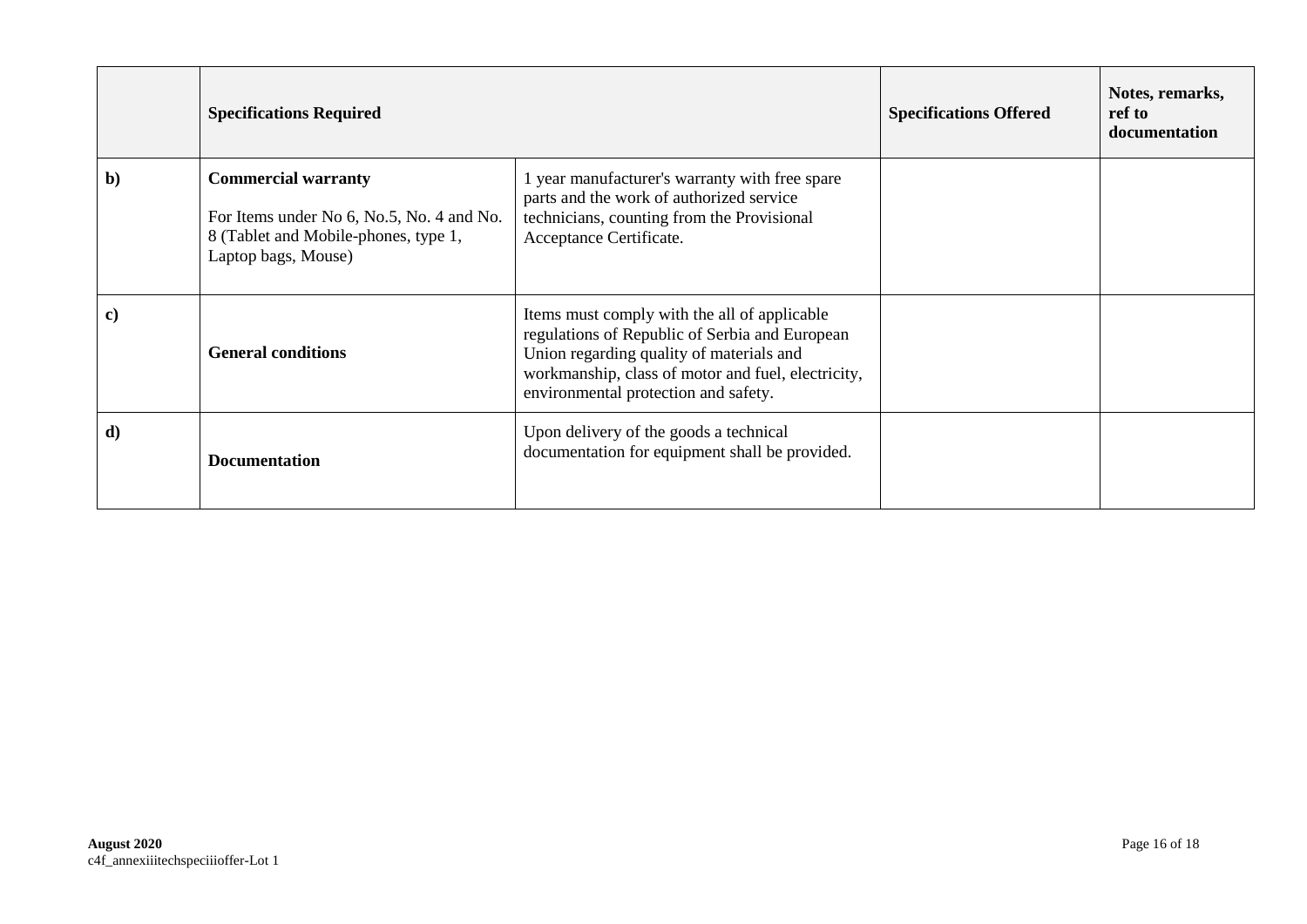## **Annex II + III: Technical Specifications + Technical Offer - part II – Place of delivery/Acceptance**

| <b>Item</b> | <b>ARTICLE</b>              | Name of person<br>responsible for<br>provisional and final<br>acceptance | <b>Place of acceptance</b>                                                        |
|-------------|-----------------------------|--------------------------------------------------------------------------|-----------------------------------------------------------------------------------|
|             |                             |                                                                          |                                                                                   |
| Lot 1       | Items No. 1, 6, 7, 8        | Nebojša Potkonjak                                                        | Development Agency of Serbia<br>12 Kneza Miloša St,<br>Belgrade 11 000<br>Serbia  |
| Lot $1$     | Items No. 2, 3, 4, 5, 9, 10 | Zoran Jovanović                                                          | Ministry of Economy<br>10 Vlajkovićeva St, floor III<br>Belgrade 11 000<br>Serbia |